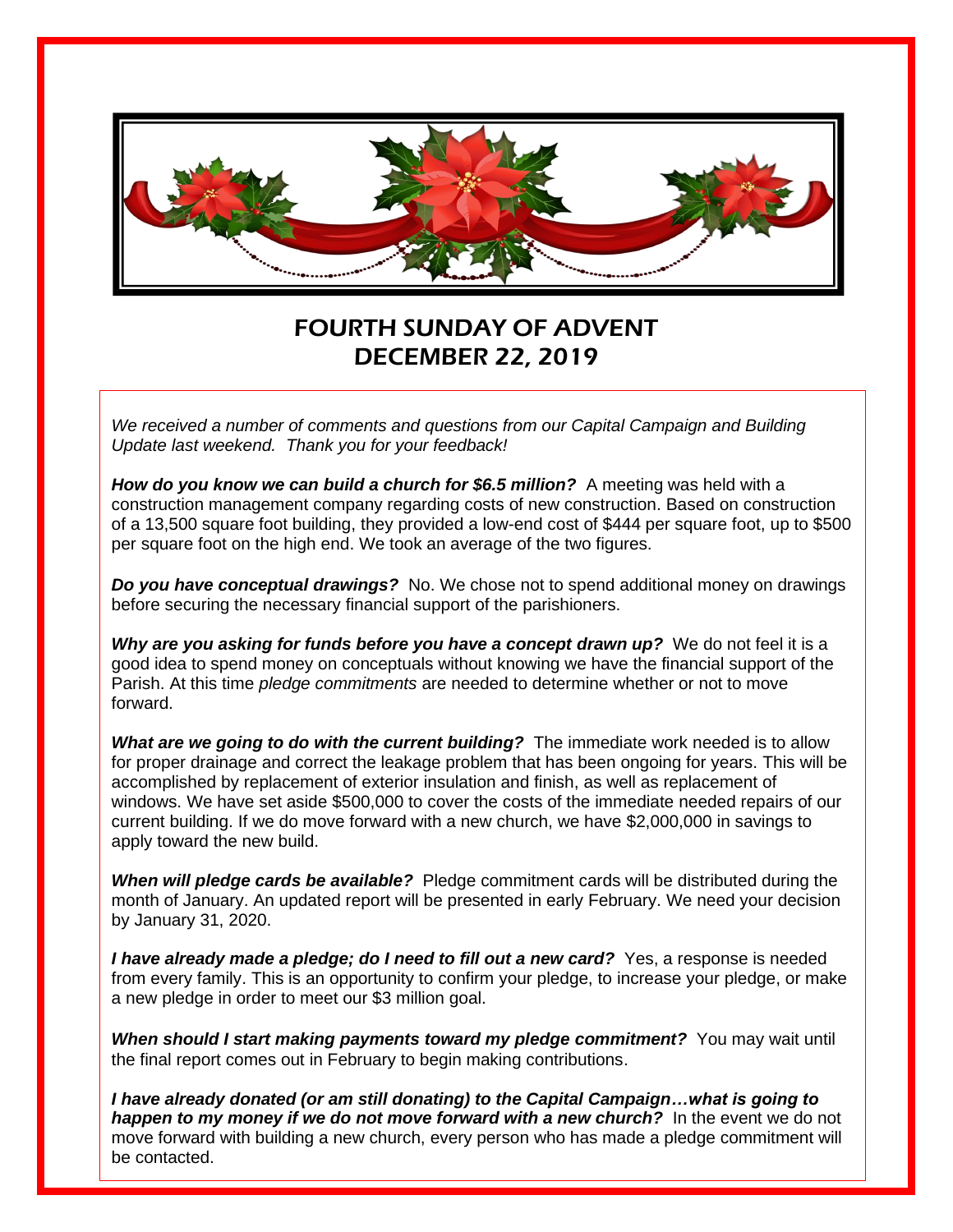## **CHRISTMAS FLOWERS DONATED BY OUR PARISHIONERS**

Cliff and Linda Russell, in memory/honor of Mr. and Mrs. Cliff Russell, Jr., and Mr. and Mrs. Bill Jones

Stephen and Dawn Clancy, in memory/honor of Valerie Bergsten

Tony and Karen Schmidt, in memory of Clarence and Helen Schmidt

Ken and Zena Lowrey, in memory/honor of Dora Watts, Geneva Watts, Edith Lowrey, and Jane Cross

Chris and Karen Giordano, in memory/honor of Daisy Cole, Dwayne Williamson, Jimmy Justice, and Charles Cox

Julie Barry, in memory/honor of Rowena and Billy Michael, Ron Barry, Albert Waquespack, Maude and Leonard Waquespack

Larry and Hilda Moeller, in memory/honor of Mike and Kohl Moeller, Mr. and Mrs. Bill Jennings, and Mary Edwards

Lonnie and Patsy Graeber, in memory of Charles and Guendaline Graeber, Leon and Virginia Howell, Ricky Howell, Donnie Howell, and Kenny Howell

Cecilia Carlton, in memory of Edward Gerald Hosemann, Audrey Walker Hosemann, and Marilyn Ehard Hosemann

George and Liz LaFontaine, in honor of the LaFontaine family and Ferreira family

Steven and Jenise Kohnke, in memory/honor of Christine Kohnke and Lilly Kadlecik

Robert and Kay Moody, in memory/honor of Dr. and Mrs. Albert Tillman, and Mr. and Mrs. Bob Moody

Marilyn Stefka, in memory/honor of Peter and Josephine Kubik, Clara K. Grewen, Helen K. Nowicki, and K.D. Kubik

Mary Haslob, in memory/honor of Chris Haslob

Bob and JoAnn Burke, in memory/honor of Thad and Helen Luke, and Linda Estes

John and Cathy Craven, in memory/honor of Jack Craven, Kitti Binford Craven, Faye Baker Smith, and Esther Baker Mize

Steven and Rose Ann Gurbisz, in memory of the Gurbisz family and the Arias family John McAleese, in honor of all at St. Paul Catholic Church

Jimmy Searcy, in memory of J.W. Searcy

Nancy Ruhl, in memory/honor of Kevin Ruhl

James and Kathy Mathews, in memory of our parents, Jim and Gladys McQuitty, and Bill and Gloria Mathews

Donna Gorline, in memory/honor of Toni Dobrowski, Ralph, Spencer, and Frank Gorline, and Donald and Reba Hopkins

Charlie and Kathie Provine, in memory/honor of Kathleen Littlejohn, and Jack and Ginny Wolff Steve and Cheryl Gardner, in memory of Gerri Gardner and Sharon Winzen

Douglas and Patricia Harris, in memory of Leroy and Elaine Spotanski, and Louis L. Starita, Jr. Steve and Judy Bomgardner, in memory/honor of Eugene and Jeanette Roberts, and Hugh and Lois Bomgardner

Roger and Lora Brock, in memory/honor of Buddy McLeod and James "Willie" McLeod David and Winnie Browman, in memory/honor of John and Marie Dennis, and John and Lee Browman

Sheila Carter, in memory/honor of Margaret E. Archer, Michael Kevin Archer, Lowell D. Carter, and William P. Archer

David and Melinda Cannon, in memory of Josephine Cannon

John and Alison Lewis, in memory of Dr. and Mrs. Albert Tillman, and Mr. and Mrs. Jack Lewis Leo and Katheryn Duguay, in memory/honor of Mr. and Mrs. Zoel Duguay, Cora Rand, Stanley Downs, and Jim Downs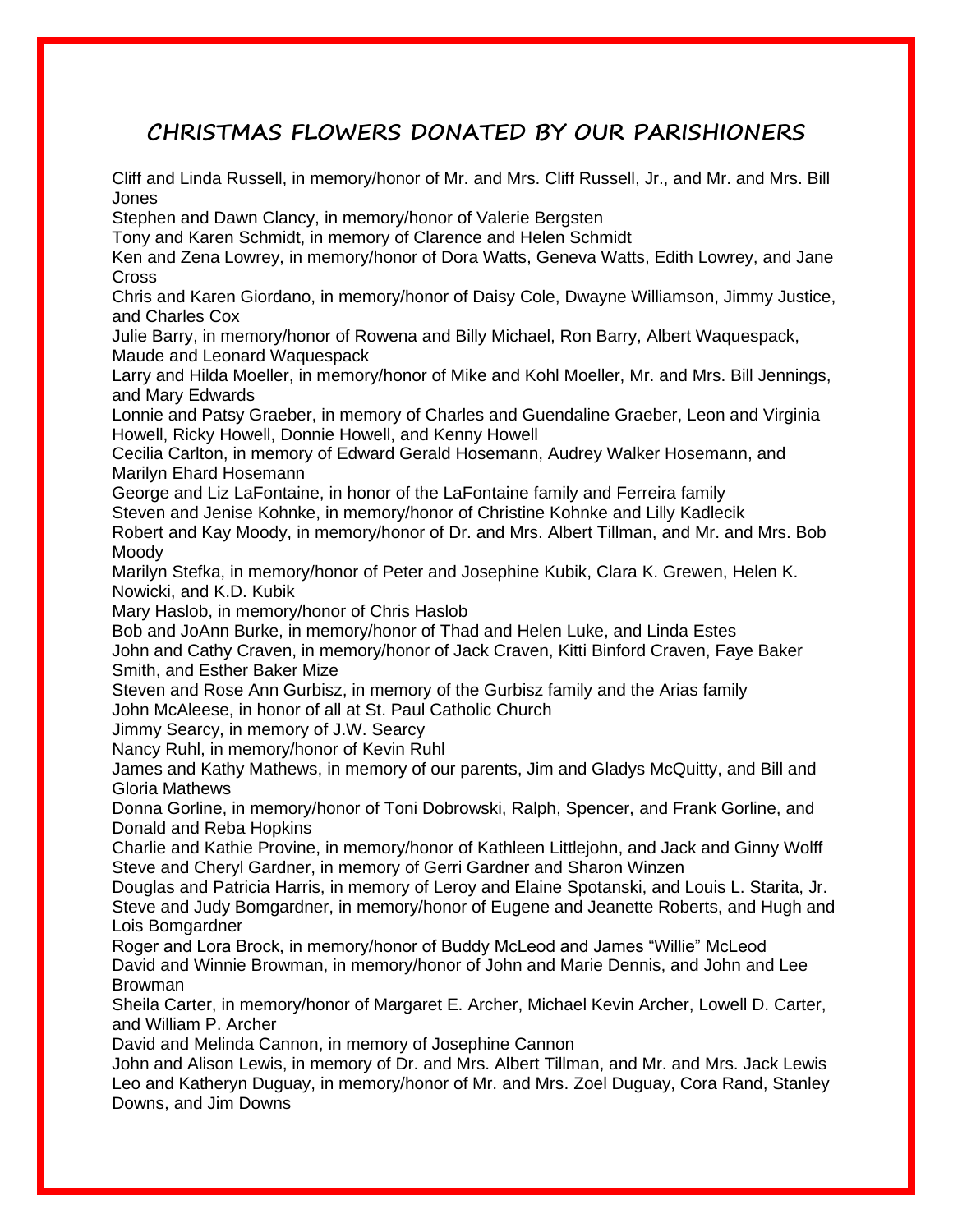Robert and Abigail Flaherty, in memory/honor of Robert Flaherty, Sr., Mary Flaherty, Arthur Sigmund, and Ruth Sigmund

Robert and Paula Young, in honor of our grandchildren, Noah, Jacob, and Joshua John and Helen DeCantillon, in memory/honor of Marquis/Blais family, and DeCantillon/Bundy family

Steven and Tamara Yates, in memory/honor of Rosemary Evertz and Mary Yates Michael and Toni Vaughan, in memory/honor of Joshua Vaughan, and Kenny and Pat Dennis Rita Wray, in memory of Terry Wray and Rebecca Williams

Ronald and Ouida Muffuletto, in memory/honor of Mr. and Mrs. Vincent Muffuletto, Mr. and Mrs. C.B. Doyle, Sonny Muffuletto, John Winstead, and Joe Robinson

Paul and Jackie Hoey, in memory of Dr. John P. Elser, Rosanne Elser, Lori Elser, and Patricia Hoey

Paul and Angela Bierdeman, in memory/honor of AJ and Martha Swiney, Cary and Dorothy Bierdeman, and Father Martin Ruane

Scott and Sharon White, in memory/honor of Louis L. Starita, Berta and Agnes Minesinger, Harold and Billy White, Denise Pavolini, and Martin and Anne Williams

Brad and Marty Thomas, in memory of Ken Thomas, Buddy Crosby, and Louise Lemoine Gene Valentine, in memory of Rose P. Valentine, Nicholas A. Valentine, and Mary D. Valentine Ben Ticknor and Cheryl Marsh, in memory/honor of Ticknor Family, Tanner-Finn Family, O'Brien Family, and Farmer Family

Stan and April Sullivan, in memory/honor of Frank Signa

Barbara Meadows, in memory/honor of the Johns Family, the Meadows Family, and the Andelfinger Family

Rich and Christie Pezold, in memory of Ann Jackson

Linda Rainey, in memory of Carl Rainey

In memory of deceased Sanderson and Laprairie family members

Andy and Alice Geoghegan, in memory of Mr. and Mrs. Robert C. Geoghegan, and Mr. and Mrs. E.C. Black, Jr.

Ed and Sueann Prybylski, in memory of Dorothy Semanek, and Ed and Eileen Prybylski Daniel and Catherine Heintzelman, in memory/honor of Jean Heintzelman, Norah Trexler, and Hirst Trexler, Jr.

Jason and Cathy Richardson, in memory/honor of Charles Richardson

Magdalene Peacock, in memory of Jim Peacock, Christian Frommert, and Barbara Vincke Tim and Karen Simmons, in memory of Mr. and Mrs. AB Simmons, Jr., Mr. and Mrs. Jack Mayes, and Mr. Patrick Simmons

Also donated by: Steve and Renee' Gosselin Greg and Sharon Gordon Paul and Ginger Thomas Jerry and Mary Jo Perkins Domingo and Maria Teresa Quino Rick and Terry Fielding Sam and Jeweline Dotson Michael and Lorrie Drennan Arlene Hintz Lamar and Cal Joy Morton LeighAnn Mangum